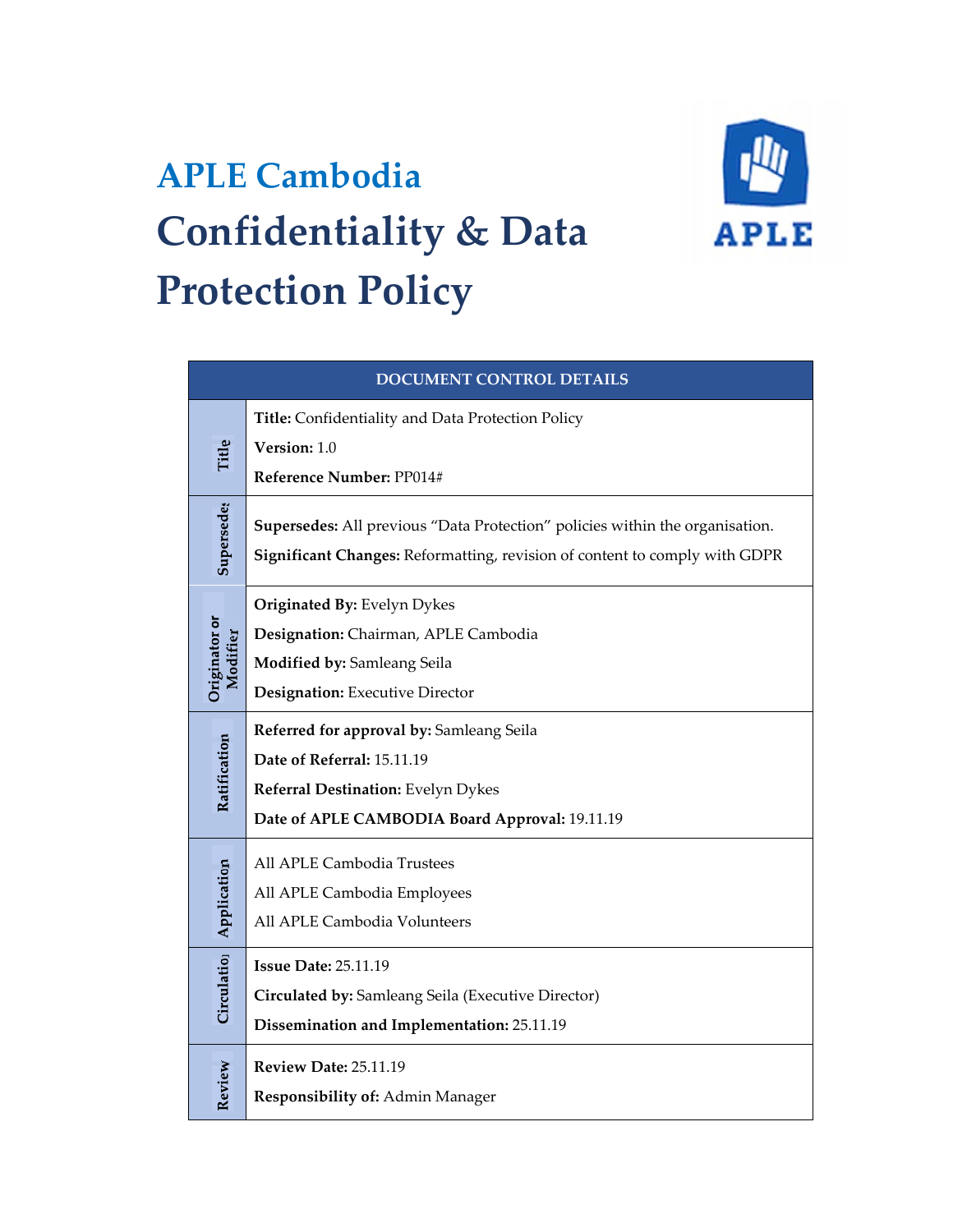## **PP014# / Confidentiality & Data Protection Policy**

#### **1. Purpose and Scope**

This policy applies to all Trustees, Staff, Consultants and Volunteers of APLE Cambodia. The data covered by the confidentiality policy includes:

- Information about the organisation, for example, its plans or finances
- Information about other organisations
- Information about individuals, for example, clients, volunteers and staff whether recorded electronically or in paper form

All Trustees, Staff, Consultants, Volunteers and others who undertake work for or on behalf of APLE Cambodia must respect the need for confidentiality of information held about anyone who comes into contact with the charity, and about any charity business. This is expected to continue even when contact has ceased with this person, and when the volunteer or staff member no longer works for APLE Cambodia.

All Trustees, Staff, Consultants, Volunteers and others who undertake work for or on behalf of APLE Cambodia, must sign a declaration confirming they have read this policy and will abide by it, even when the individual no longer works for APLE Cambodia.

## **2. Information about Individuals (including clients, victims of CSAE, and those suspected, accused or convicted of CSAE)**

APLE Cambodia is committed to ensuring confidential services to all individuals. The confidentiality is between the individual and the organisation, not the members of staff delivering a particular service.

Confidential information will not be sought from a client unless expressly in the interests of that client, i.e. to enable a better service delivery.

Personal information will only be passed to another agency or to other individuals outside of the organisation with the consent of the client, where possible this will be with written consent. If a member of staff or volunteer intends to get information from another agency to help the client or to refer them to another agency, then this must be explained to the client and their permission given.

No personal information about staff, volunteers or clients will be given to any third party without the consent of the individual. Information will only be divulged on a "need to know" basis.

Information will be treated in confidence and will not be divulged to anyone outside the organisation except where extenuating circumstances exist (see below). However, in order that we can provide the best possible help to our clients it may be necessary to share information with other agencies involved in protecting children from CSAE including NGOs, the Police and Government Departments.

All customers and clients are entitled to privacy and will be made aware that they can specifically request to be seen in private.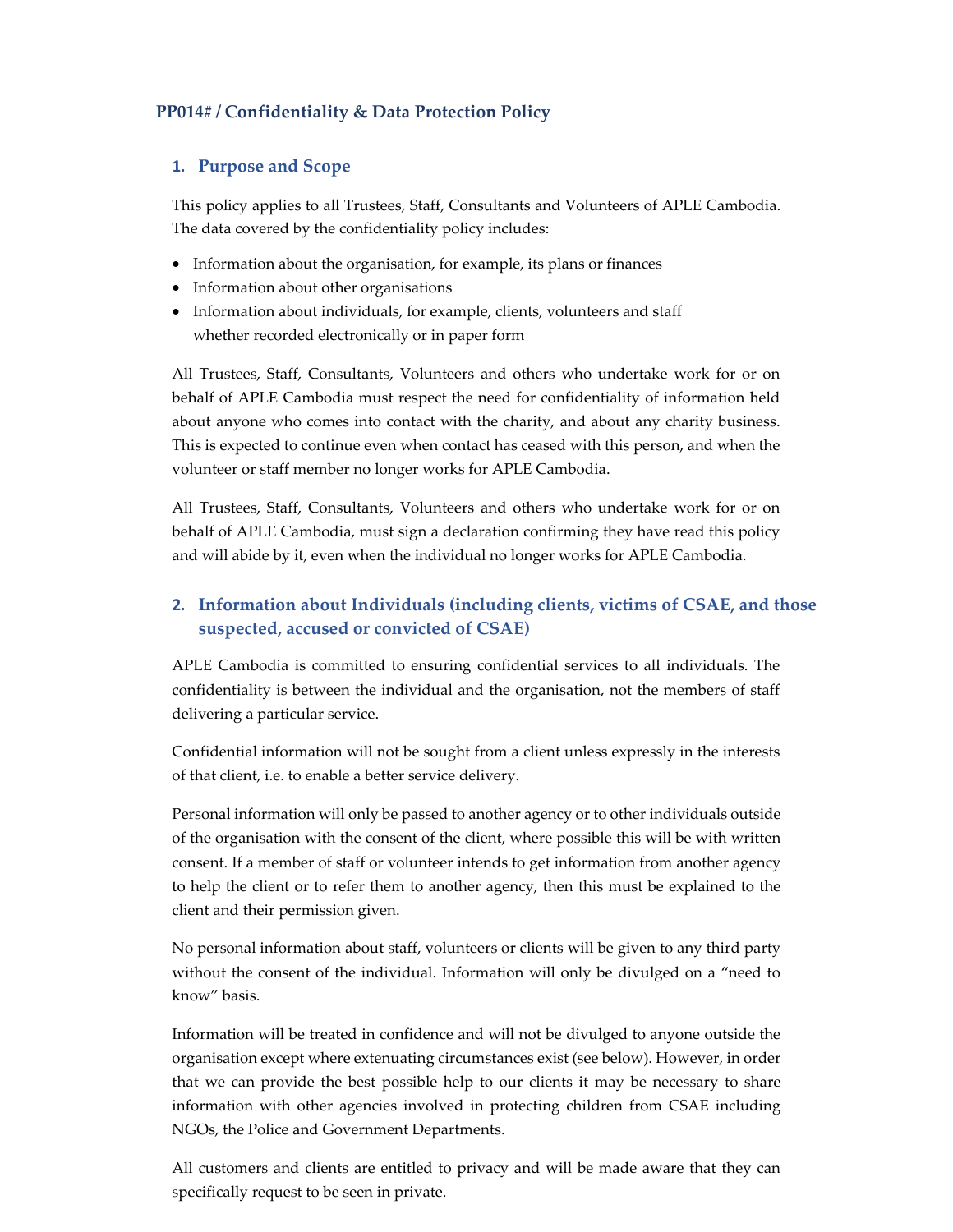In no circumstances should details of a client be discussed by anyone outside of the organisation or in an open plan area in such a manner that it is possible to identify the client, this includes speaking outside the office environment on a telephone.

Staff, consultants and volunteers should take due care and attention when speaking to clients and using the telephone or fax. No client should be able to hear a conversation or personal details of another service user.

Where information is transmitted externally to service users, and therefore the risk of an information breach is increased, all practicable measures will be taken to prevent accidental disclosure e.g. APLE Cambodia will not use its logos on any external or viewable material such as envelopes, and will refrain from stating the name of the organisation on any voicemail systems unless specific consent has been granted in advance.

### **3. Use of Client Information for Publicity, Reporting or Training Purposes**

APLE Cambodia does need to be able to give information where appropriate about the impact of our services.

If one of our services has an outcome which would provide useful material for publicity, reporting or training purposes, then wherever possible the permission of the client will be sought in writing before the story is told to anyone else. If permission cannot be obtained, then any details that would enable identification of the client to be made will be removed.

#### **4. Limits to Client Confidentiality**

In certain circumstances APLE Cambodia reserves the right to break confidentiality should this be deemed necessary. These circumstances include:

- If a member of staff believes that a client could cause danger to themselves or to others (including self-harm or violence)
- If a member of staff suspects abuse or has knowledge of abuse
- If disclosure is required by law, for example, by the police
- If a person is felt to lack the mental capacity to decide. In such cases staff or volunteers will discuss with a manager and they will only act in the client's best interest
- If the client gives information which indicates a possible terrorist threat

The decision on whether to break confidentiality will be decided on a case by case basis and always in conjunction with a member of the Senior Management team. Such decisions must also consider the organisation's responsibilities under the General Data Protection Regulation (GDPR) and therelevant Data Protection legislation in Cambodia. The rationale and decision to breach confidentiality must be recoded clearly in every case.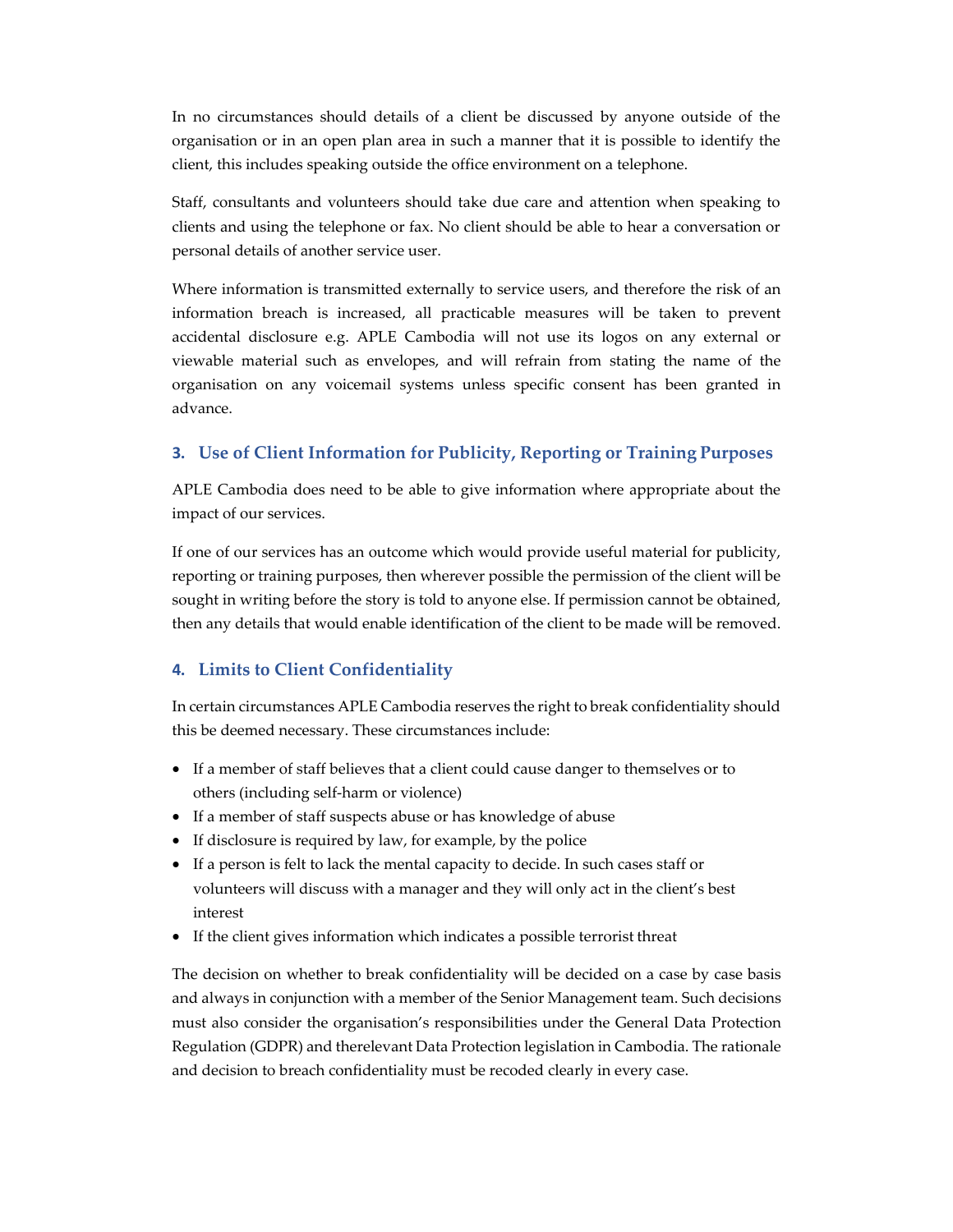### **5. Internal Access to Data**

This Policy operates on a *"need to know"* basis and apart from staff and volunteers in the office of APLE Cambodia, no-one will have access to client or organisational information unless it is relevant to the service or their work.

Any workers disclosing information must always be prepared to justify any decision to breach a client's confidentiality.

All clients and customers have the right to request access to all information stored about them, and have a right to see a copy of this confidentiality policy on request.

If any party concerned has a sensory or physical impairment, efforts should be made to ensure that all aspects of this policy and exchanges between parties are understood.

Significant breaches of this policy will be handled under APLE Cambodia's Disciplinary procedures.

## **6. Evaluation and Monitoring**

All trustees, staff, consultants and volunteers will be given a copy of the policy when they join APLE Cambodia and will sign the confidentiality statement that they will abide by this policy. APLE Cambodia will ensure that all trustees, staff and volunteers are appropriately trained in the application of this policy.

The policy will be reviewed annually, and in response to changes in relevant legislation, contractual arrangements, good practice or in response to an identified failing in its effectiveness.

#### **7. Information Requests**

It is possible that on occasions, particularly but not solely for the purposes of a criminal justice case, that client records may need to be obtained by the Police, CPS or other party.

All information requests will be handled by the relevant Programme Manager and Information Governance Lead in accordance with other polices, including but not exclusively the 'Communications" Policy and Media Policy.